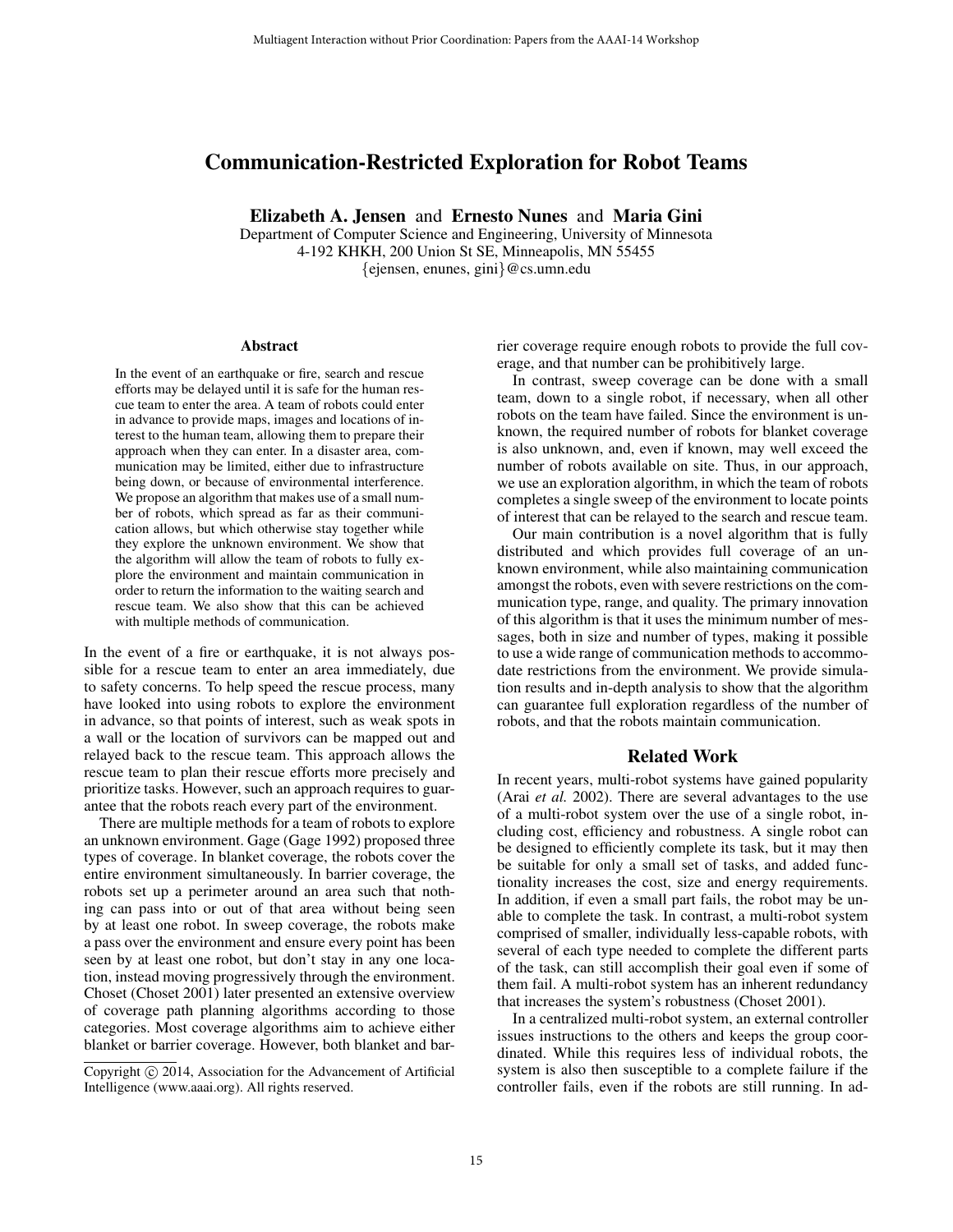dition, a centralized approach does not scale well, because one machine can control only a limited number of robots at a time. In small environments, however, a centralized approach can be effective. Stump et al. (2008), made a single robot a base station, while the other robots formed a communication bridge as they moved into the unknown region. Similarly, Rekleitis et al. (1997) used one robot as a stationary beacon for another robot, thus reducing odometry error in the robot that was moving. The centralized approach also has the advantage of making it easy to create a global map, which can be used to direct robots (Burgard *et al.* 2005; Stachniss and Burgard 2003; Wurm *et al.* 2008). These approaches require constant monitoring of the robots in order to keep the map consistent and the exploration efficient.

A distributed approach, on the other hand, is inherently more scalable and can also take better advantage of the robustness of having multiple robots. Each robot is responsible for its own movements and data collection, and relies on only local neighbors for coordinating exploration and dispersion. It may seem that the robots are working together on a global scale, but in actuality the decisions are made individually on a local scale. Information can be passed throughout the group, similar to the communication bridge (Stump *et al.* 2008), but using broadcast messages rather than pointto-point messages. A distributed system thus allows an individual to work independently, while also sharing data with neighbors as necessary.

Ma and Yang (2007) show that the most efficient dispersion of mobile nodes is triangular, producing the maximal overall coverage and minimal overlap or gap in the coverage. Liu et al. (2005) have shown that repeated location updates can lead to better coverage over time. Similar approaches by Howard et al. (2002) and Cortes et al. (2004) used potential fields and gradient descent, respectively, to disperse the nodes. A recent trend has been to model distributed multi-robot algorithms on insect behavior. The robots have very little individual ability, but can communicate with local neighbors and arrange themselves according to a desired dispersion pattern. McLurkin and Smith (2004) have developed both a physical robot and several algorithms for dispersion and exploration in indoor environments. These algorithms are similar to those in (Cortes *et al.* 2004; Howard *et al.* 2002; Liu *et al.* 2005), but allow for greater variability in the dispersion pattern, including clusters and perimeter formations. The robots can also perform tasks such as frontier exploration and following-the-leader.

Dirafzoon et al. (2012) provide an overview of many sensor network coverage algorithms which can be applied to multi-robot systems as well. However, many of these rely on individual robots knowing the distance and bearing of other robots around them, which requires more sophisticated sensors. For example, Kurazume and Hirose (2000) developed an algorithm in which the team of robots was split into two groups, one of which remained stationary while the other moved, and then they traded roles. This made for effective movement through an unknown environment, but the robots relied on sophisticated sensors to perform dead reckoning to determine the locations of the stationary robots. On the other hand, research has shown that a team of robots can disperse into an unknown environment using only wireless signal intensity to guide the dispersion (Ludwig and Gini 2006; Jensen and Gini 2013). This method allows the use of simple robots, without the need to carry a heavy payload of sensors, so that the robots can run longer and explore further. Smaller, simpler robots are also less expensive, so more robots can be acquired for a task.

# Sweep Exploration Algorithm

The objective of our algorithm is to achieve full exploration of an unknown environment using a team of robots. We do not need blanket or barrier coverage for our scenario, so we can use a small team, even making do with a single robot if needed. We also do not need an exact map, so long as our robots can provide markers to the points of interest, so the robots don't need complex or expensive sensors either. We have chosen a distributed approach to take advantage of the robustness that comes with having multiple robots.

We assume that the robots have a proximity sensor to avoid collisions, the ability to communicate (not restricted to wi-fi, but could be through cameras and LEDs, chemical signals, etc), and the means to carry and drop beacons (such as ZigBee motes or RFID tags). We also assume the specifics of the current environment are unknown, even if information for the pre-disaster environment (such as a map) is available.

The main feature of our algorithm is that the robots use communication as a means to direct their movements, not just to send status updates. This helps to ensure that the robots stay within range of each other, and the algorithm is not dependent on a specific communication method to function correctly, making it more versatile both in the scenarios in which it can be used, and the types of robots which can use it for exploration. This use of communication does require that the robots stay connected at all times, but this restriction also provides a benefit. Because the robots spread out as much as possible while staying connected, each individual robot has few neighbors, keeping local bandwidth requirements low even with larger teams. Lower bandwidth usage makes each message stand out more, and preserves power so that the robots can function for longer stretches.

Our algorithm uses the intensity of the communication to disperse the robots, and beacons to mark locations, but the innovation in our approach lies in how the robots coordinate and explore beyond the bounds of their initial dispersion. Not allowing the team to split up gives our approach two advantages. First, the robots are less likely to get lost, since they will have a trail to follow to get back to the entrance. Second, the robots will clear each room and corridor in a methodical manner, similar to the pattern used in law enforcement, thus reducing the likelihood of missing an area. The most important feature and innovation, however, is that our algorithm will achieve full exploration independent of the type of communication in use, including radio, line-ofsight, and chemical methods.

# Algorithm Details

The Sweep Exploration Algorithm (SEA) is based on our previous work, the Rolling Dispersion Algorithm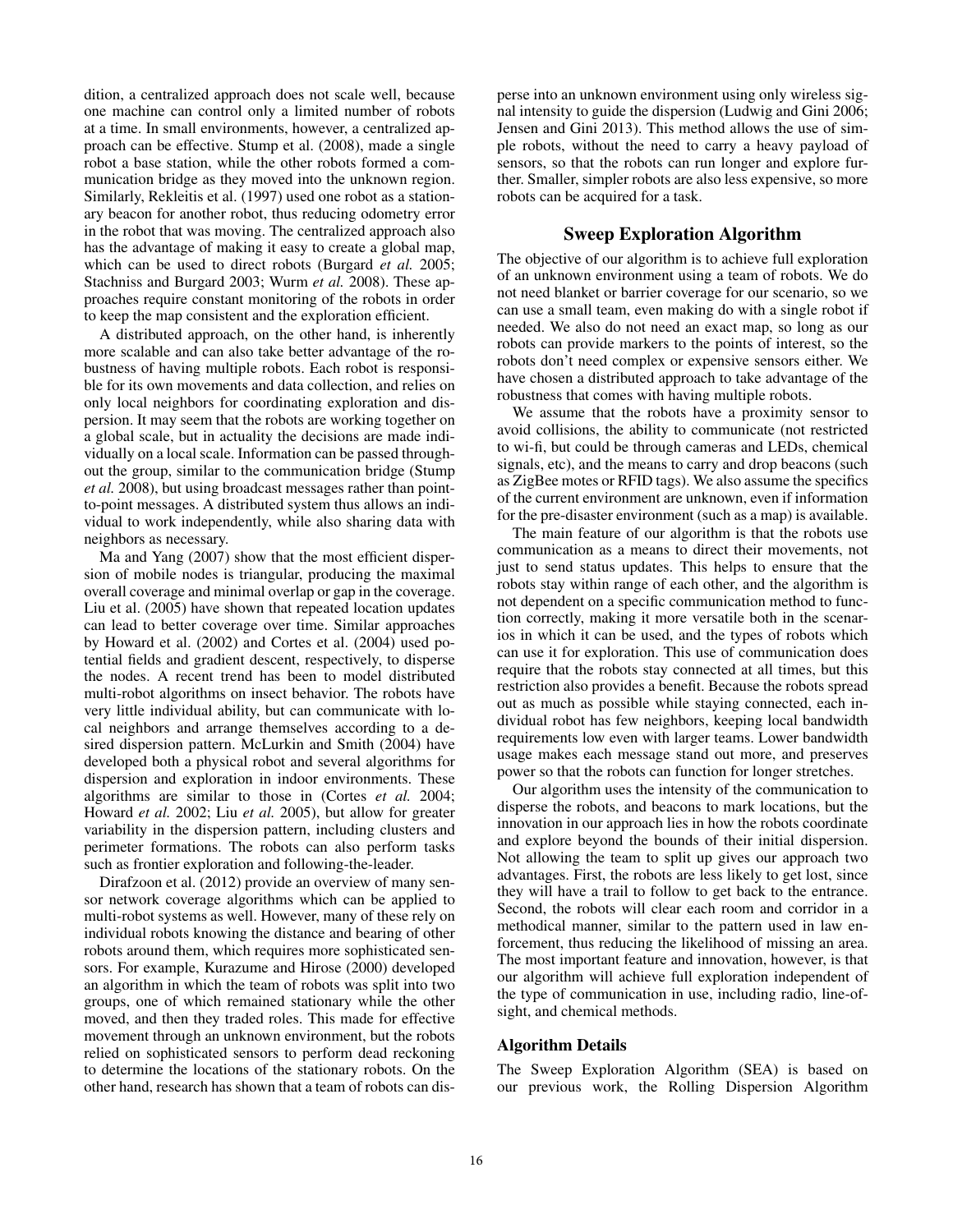(RDA), which is shown in an abbreviated form in Algorithm 1 (Jensen and Gini 2013).

|     | Algorithm 1 Rolling Dispersion Algorithm            |  |  |  |  |
|-----|-----------------------------------------------------|--|--|--|--|
|     | $1:$ loop                                           |  |  |  |  |
| 2:  | Update and share connectivity graph                 |  |  |  |  |
| 3:  | <b>if</b> I am too close to an obstacle <b>then</b> |  |  |  |  |
| 4:  | set behavior to Avoid Collisions                    |  |  |  |  |
| 5:  | else if I am disconnected then                      |  |  |  |  |
| 6:  | set behavior to Seek Connection                     |  |  |  |  |
| 7:  | else if I am in a dead end then                     |  |  |  |  |
| 8:  | drop a beacon set to <i>Repel</i>                   |  |  |  |  |
| 9:  | set behavior to Retract                             |  |  |  |  |
| 10: | else if I am on the frontier then                   |  |  |  |  |
| 11: | set behavior to Guard                               |  |  |  |  |
| 12: | if my only neighbor is my sentry then               |  |  |  |  |
| 13: | request additional explorers                        |  |  |  |  |
| 14: | else if I have received a request then              |  |  |  |  |
| 15: | if I am an explorer then                            |  |  |  |  |
| 16: | drop a beacon set to <i>unexplored</i>              |  |  |  |  |
| 17: | set behavior to Follow Path                         |  |  |  |  |
| 18: | else if I am a sentry w/a beacon parent then        |  |  |  |  |
| 19: | drop a beacon set to <i>unexplored</i>              |  |  |  |  |
| 20: | set behavior to Follow Path                         |  |  |  |  |
| 21: | else                                                |  |  |  |  |
| 22: | set behavior to <i>Guard</i>                        |  |  |  |  |
| 23: | pass on the request                                 |  |  |  |  |
| 24: | else if I have reached the requesting robot then    |  |  |  |  |
| 25: | set behavior to Disperse                            |  |  |  |  |
| 26: | else if if I am an explorer then                    |  |  |  |  |
| 27: | set behavior to Disperse                            |  |  |  |  |
| 28: | else                                                |  |  |  |  |
| 29: | set behavior to <i>Guard</i>                        |  |  |  |  |
| 30: | Apply chosen behavior                               |  |  |  |  |

In our new approach, each robot still uses information about connectivity with its neighbors and nearby obstacles to determine its next move. Each robot is constantly working to avoid obstacles and maintain connectivity, but from there we diverge from the previous algorithm. We are primarily concerned about reducing the communication load, so rather than delineate only behaviors, we have instead focused on what messages are essential to complete the exploration. We have narrowed it to the following seven messages, which also correspond to robot and beacon states, shown in Table 1. Each message is comprised only of the state and no other information, and can thus be encoded as a color or 3-bit message, depending on the communication method, making the message size extremely small.

Figure 1 shows the process of how each robot and beacon uses information from their local environment, including state messages from neighboring agents, to determine their own state, which then informs their next movement behavior. The beacons are not mobile, and so do not change their behavior at all, but their state can change as a means to pass information along to other agents, for instance requesting additional robots to explore a frontier or to fill a gap from an agent failure. Robots decide between the following five movement behaviors (reduced from the six in the RDA).

AVOID COLLISIONS: The robot uses its proximity sensors to avoid colliding with walls, objects and other robots.

DISPERSE: The robot moves away from neighbors and explored areas using the communication signal intensity.

GUARD: The agent stays in place to act as a sentry for the other agents. This is the only behavior that beacons use.

RETRACT: The robot moves towards the nearest agent on the retract path.

SEEK CONNECTION: The robot seeks to reconnect with the group if the connection is lost.

As the robots initially move into the environment, they establish a path of robots and beacons between the entrance and the current frontier. This path can be used to guide a robot to the edge of the explored area. As robots reach the edge of their communication range, they will call for more explorers, a message which will propagate back to any robots not yet exploring or guarding an area. The robots will eventually reach the maximum dispersion they can achieve without losing communication. As in the initial stage, the robot on the edge of the frontier will send out a call message, but this time all robots will be busy. Instead the message will propagate back to the beginning of the robot path. The robot closest to the starting point of the path will drop a beacon to mark the path and then switch states to explorer and follow the call path to the frontier.

When a robot reaches a dead-end in the area it is exploring, it will send a retract message and return along the retract path. A dead-end is defined as a location where the explorer is surrounded by walls, repel beacons, and robots on the retract path, such that there is nowhere for the explorer robot to move that is not towards a wall or an explored area. As the robot retracts, it will drop a repel beacon to mark the explored area and reduce the likelihood of repeat explorations of the area. The robot will return to the last branching point, and then become an explorer again and move along another branch to explore that frontier. The branching points are determined using the robots' proximity sensors. In our method, each branch is explored sequentially, so we do not need to worry about a call message going down multiple branches at once and resulting in multiple responses.

In summary, the Sweep Exploration Algorithm works by

 $Table 1: M$ 

| <b>Name</b>             |                |                | <b>Robot Beacon Behavior/Purpose</b> |
|-------------------------|----------------|----------------|--------------------------------------|
| Explorer                | <b>Yes</b>     | N <sub>0</sub> | Explore frontier or follow call      |
|                         |                |                | or failure paths                     |
| <b>Branch</b>           | <b>Yes</b>     | Yes            | Mark a branch point, stay in         |
|                         |                |                | place and relay messages             |
| Call Path               | <b>Yes</b>     | Yes            | Mark path to frontier                |
| Retractor               | <b>Yes</b>     | N <sub>0</sub> | Return to last branch point or       |
|                         |                |                | entry                                |
| <b>Retract Path Yes</b> |                | Yes            | Mark return path for retrac-         |
|                         |                |                | tors                                 |
| Repel                   | N <sub>0</sub> | Yes            | Mark explored areas to pre-          |
|                         |                |                | vent repeated coverage               |
| Failure Path Yes        |                | Yes            | Mark path to failed robot            |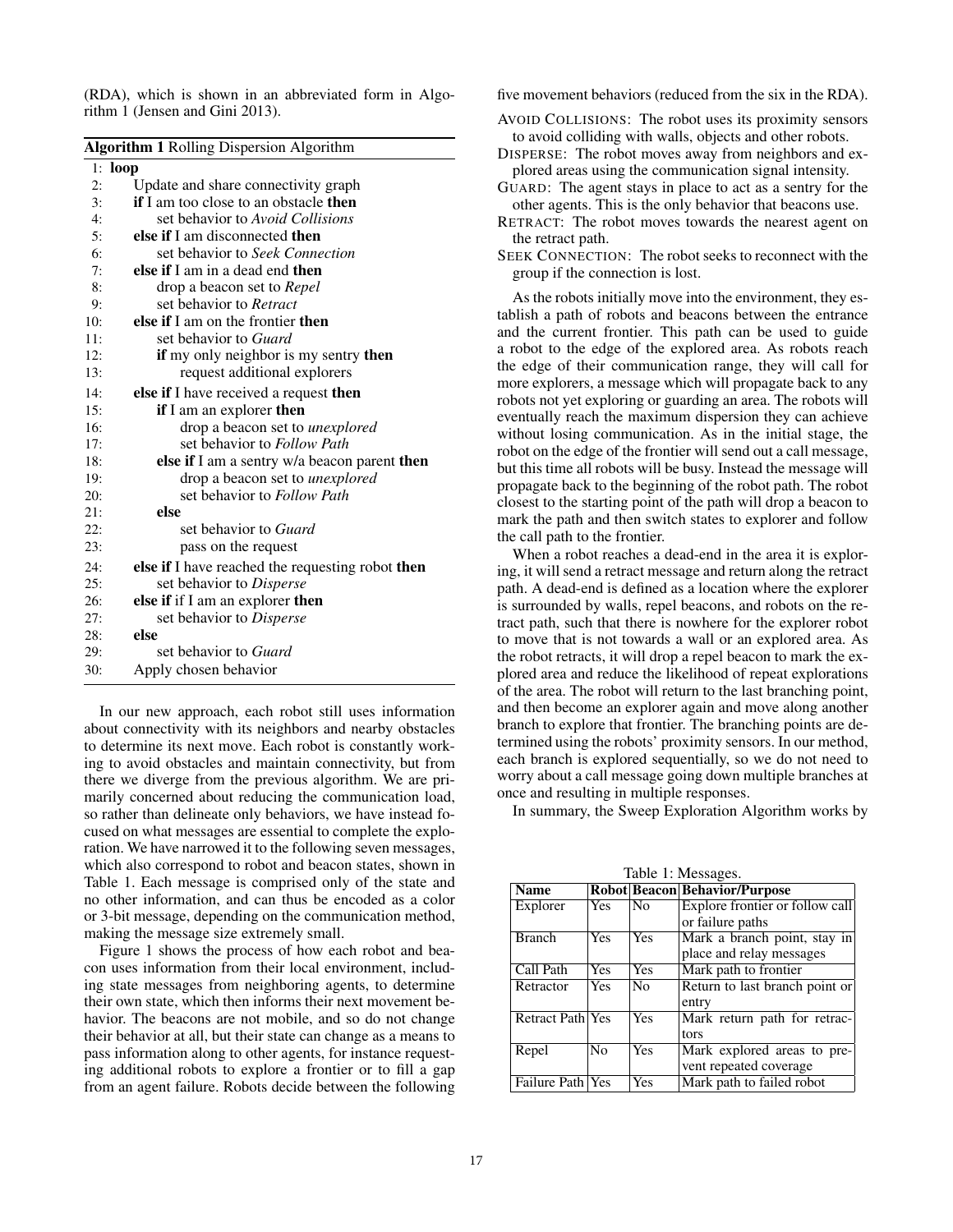

Figure 1: A flowchart showing how the Sweep Exploration Algorithm is executed on each robot at each iteration. Roundcornered rectangles represent states, diamonds represent decisions, and rectangles represent actions.

first having the robots disperse. This movement is primarily directed by the communication signal intensity between the robots, as in previous works (Ludwig and Gini 2006; Jensen and Gini 2013), with influence from both the robots' proximity sensors and the messages sent between robots. The robots will extend along a single branch until they have fully explored it, then return to the previous branch, leaving behind repel beacons to prevent repeat exploration, and continue exploration from the branch point. When necessary, a robot from early in the path will be replaced by a beacon, and the robot will then move to the frontier to continue the exploration. When the exploration is complete, the robots all retract to the entrance, leaving behind a trail of beacons.

# Algorithm Correctness

The primary goal of the algorithm is to achieve full coverage of the environment by having each point in the environment viewed at least once by a robot, with the constraint that the robots maintain communication with each other throughout the exploration. The following analysis shows that the algorithm guarantees complete exploration, so long as a single robot remains functional, and that the robots will return to the entrance at the end. We also show that we can use no fewer than the seven messages/states previously described.

Preventing Infinite Loops Our first concern in completing the exploration is that of infinite loops, where the robots end up circling an obstacle or repeatedly cycling through a set of rooms that all connect. Our algorithm avoids this through the use of both the retract path agents and repel beacons, which mark explored areas. In Figure 2, the circle represents an explorer robot, and the squares represent retract

path agents (either robot or beacon, the form does not matter). In its current location in Figure 2a, the explorer robot has walls on two sides, and retract path agents on the other two sides, so it detects that it has reached a dead-end. It has been moving down the gradient of signal intensity from the agent it just passed (which is below it in the figure), but on finding the dead-end, it will reverse direction and move back up the gradient between a third and halfway to the retract path agent before dropping a repel beacon marking the location as explored, and begin retracting (Figure 2b). In the worst case, the explorer robot will have actually gone towards the other retract path agent (to the left in Figure 2a), which will result in the robot exploring the loop twice, but on the second pass, the explorer robot will reach the repel beacon and retract back to the entrance.



Figure 2: The robot and beacon placements before the cycle has been detected (a), and after blocking the cycle to prevent infinite looping (b).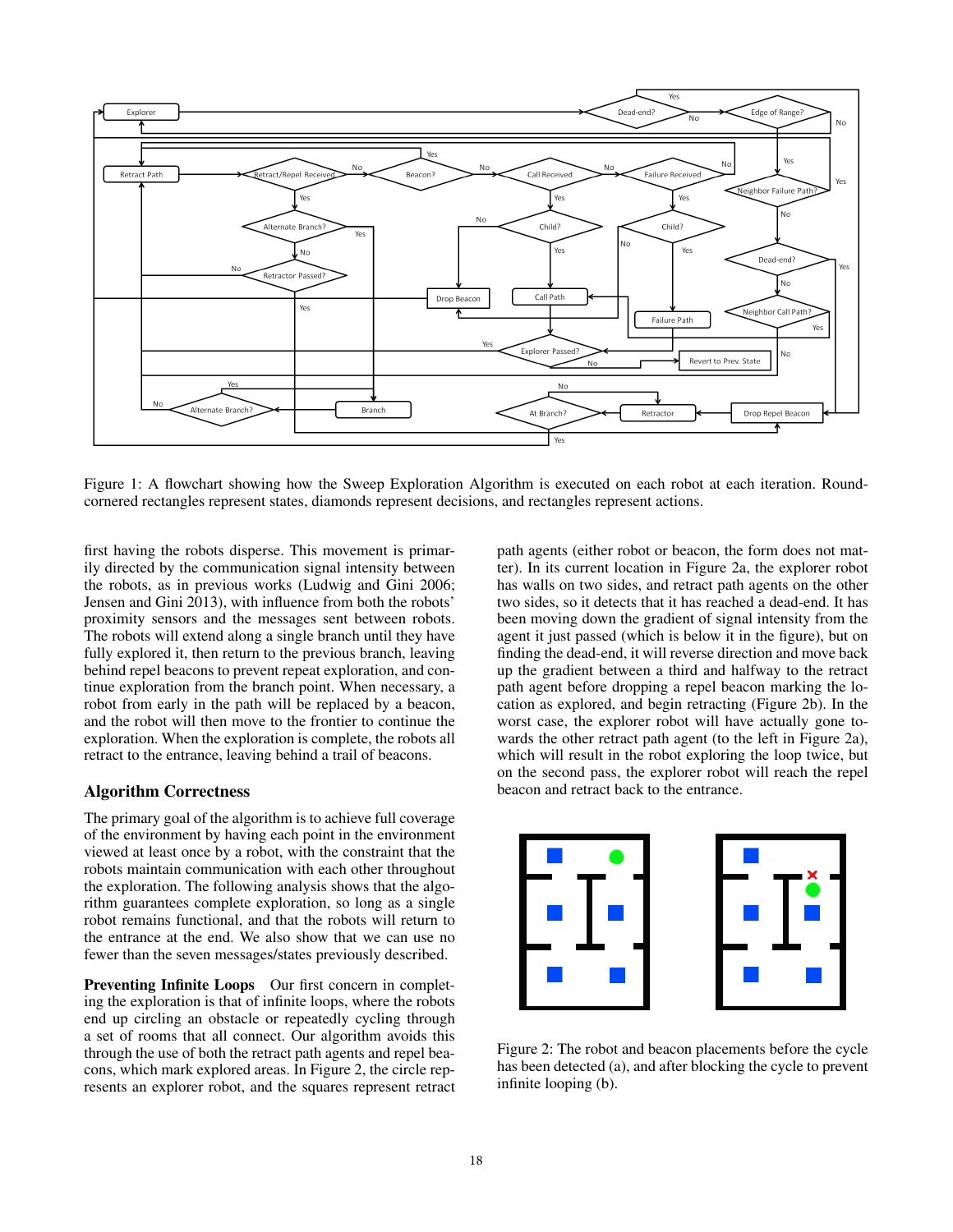

Figure 3: A complex loop example (two solutions shown).

If, instead of the simple loop described above, we have a larger environment with a loop, such as in Figure 3, when the explorer robot reaches the intersection shown, it has a wall on one side and retract path agents on two sides, but the remaining side is open. Even with very simple forms of communication, we assume that the robots can determine the number of neighbors they have, even if they cannot differentiate each other (no IDs). Thus, the explorer robot will take note that it is in an intersection, where it can determine that there are three branches and retract path agents in two of those branches. It will retract towards one of the retract path agents, drop a repel beacon as in the case above, and retract back to the previous branch. Depending on the direction in which it retracts, the explorer robot may end up most of the loop path again, but the repel beacon will prevent it from attempting another cycle, so again, the worst case scenario leaves us with the majority of the cycle being traversed at most twice. Note that by dropping the beacon within range of one of the two retract path agents, the explorer robot leaves a path open to complete the exploration no matter which location it chooses.

Robot and Beacon Failures The next issue is to deal with the possibility of robot or beacon failures. Given the disaster scenario we are considering, where the environment is too dangerous for a human to enter, there is a high likelihood that a robot or beacon may be destroyed during the exploration. If the failure occurs at the edge of the explored region, then a failed beacon means re-exploring a small area. A failed robot would be on the frontier only if it was waiting for more explorers, so the loss will have little impact, as a new explorer would already be on the way and would simply take the place of the failed robot. A failed explorer would need to be replaced, which would be taken care of when the agent closest to the frontier loses the connection with the explorer and sends a call message for a new explorer. If a beacon fails in the middle of a path, it may not be noticed until the robots are retracting, but at that point they will treat the empty area as an unexplored region and will be buffered by other beacons, so it won't be a large gap for them to re-explore as they find their way back to the entrance. If a robot between a beacon and a robot in the middle of the path fails, then it will be treated as if it was a beacon, and will be replaced when the robots retract. However, if a robot between two other robots fails in the middle of a path, that is the most difficult failure to resolve. One of the robots will notice the failed robot's absence and call for a

replacement. This causes an issue because the new explorer will find itself between two retract path agents, and probably with walls on the other sides, which would normally mean a loop and lead to the explorer dropping an explored beacon and retreating. We considered a buddy system, where every retract path agent is made up of two agents (two robots or a robot and a beacon), but determined that the best solution was to use a message for a failed robot, such that when the replacement robot reached the gap, it would become a retract path agent without dropping an explored beacon.

If more than one robot or beacon fails, they will be filled in one at a time in the manner described above. Should it not be possible to reconnect the path, an alternate path will be sought (through reopening explored areas to search for cycles), and should that fail, then the robots would use the break in the path as the new entry point, in the hopes that when the humans can get in, they will be able to pass the obstruction blocking the robots, and can then pick up the information from the waiting robots (with the beacon trail completed beyond the obstruction). This method will complete the exploration so long as a single robot survives to the end, though in the worst case exploration of an area may be repeated each time the agent in that area fails, but never more times than there are failed agents.

Complete Exploration To achieve complete exploration, we first need to ensure that there are no infinite loops and that the algorithm will continue so long as a single robot remains active. In addition, we need to show that the robots will not miss an area. In the section on infinite loops, we showed that preventing loops will not cut off an unexplored area by accident. Robots will continue into an area until they reach a dead-end. At the dead-end, the robots then work backwards and leave behind repel beacons to block off the area from repeated exploration. Each robot will only leave a single repel beacon along its retract path. If it was the explorer that found the dead-end, then it leaves the repel beacon there. If it was a retract path agent, then it waits until all retractor robots have passed it before it drops its own repel beacon and retracts as well. In this way, the path remains until all robots beyond that point have retracted, and only then does the last agent on the path block it off. This continues back to the most recent branching point along the path.

A branching point is identified by the agent in the intersection. The robot proximity sensors can detect obstacles up to the width of an average corridor, so a robot can detect when there are multiple branches. It does not matter which branch an explorer robot chooses to explore first. When the robots complete exploration of a branch, a repel beacon will be placed on the edge of the intersection for that branch, blocking it off without obstructing the other branches. The repel beacons are treated as walls. The agent at the branch point will decrement its branch count when a repel beacon is placed. Eventually, this leads to the retraction path pushing back to a previous branching point. When there are no branching points left, the retraction path extends to the entrance. When all robots have reached the entrance again, with all branches explored the exploration is complete.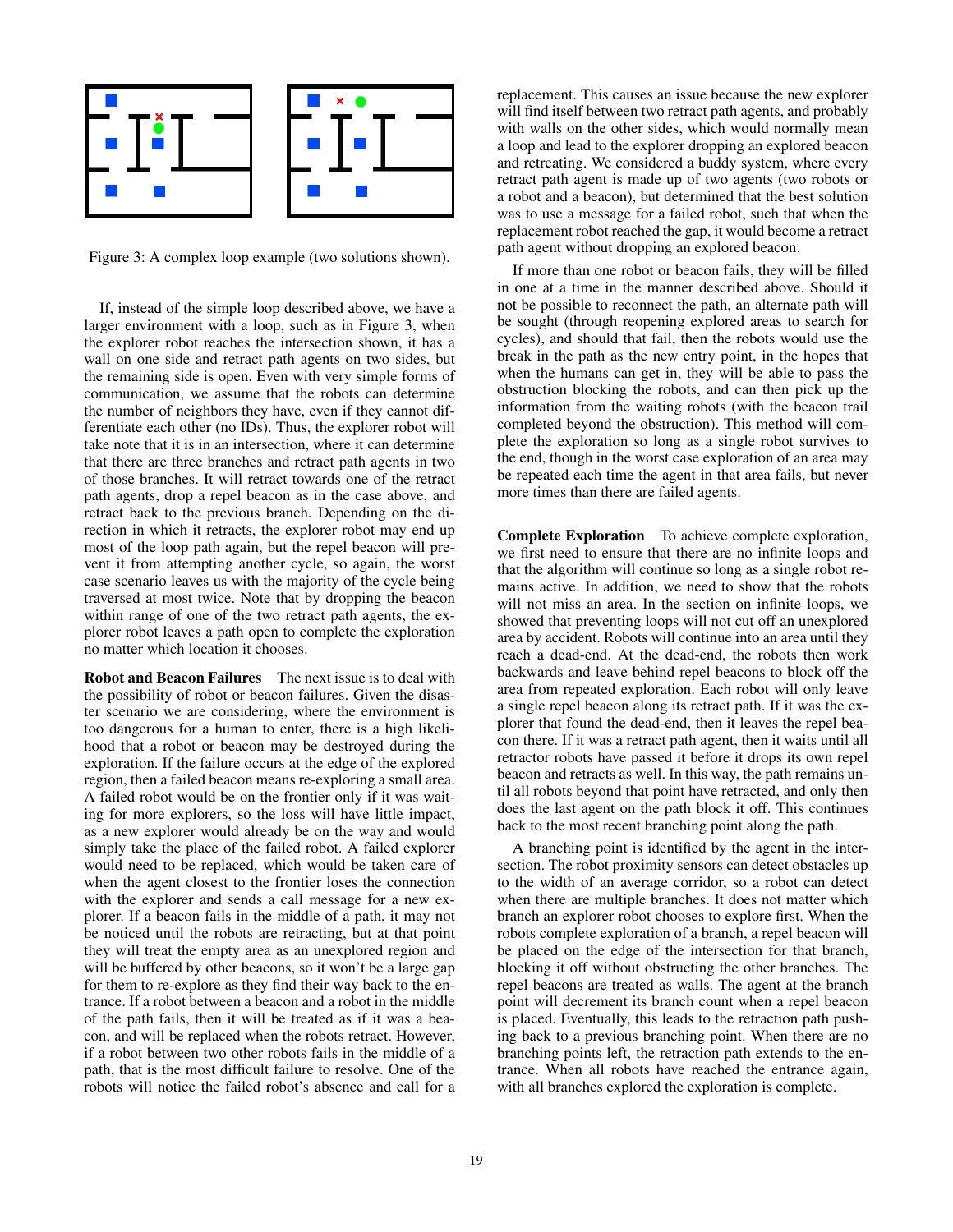



Figure 4: A cave-like environment with large obstacles and lots of open space.

Minimum Message Types The last property we wish to demonstrate about our algorithm is that it would not complete the exploration with fewer than the seven previously described messages/states. Consider starting with only two messages/states. The explorer and retract path are the most straightforward, and both are needed in order to create the backbone of paths to the frontier and back to the entrance. But there is no way to request additional robots to the frontier when the last explorer reaches the edge of the communication range with its nearest neighbor. So we need a third state, the call path, which both makes the request and leads the new explorer to the frontier. But then the explorer hits a dead-end, and without the repel state, the robots might explore the same area over and over, or go into an infinite loop. This brings us to four states. Without the retractor state, the agents on the retract path wouldn't know when to either change to the repel state (for beacons) or retract themselves (for robots). Without the branch state, each retractor robot would go all the way back to the beginning, and a branch might be cut off from further exploration because the retraction protocol requires that the robots leave repel beacons along the way. We have already explained the need for the failure path state, making seven messages/states.

# Experiments and Results

We used simulation to test the algorithm's viability, and ran our experiments using ROS/Stage. We use the cave environment and the same number of robots and maximum robot speed as used in previous experiments with the RDA for comparison. The environment, shown in Figure 4, is very open, and has large obstacles at irregular intervals and nonuniform shapes, with wide open areas and potential loops. All the robots start in a cluster in the area between the three obstacles in the upper left corner.

We ran sets of experiments with five and eight robots. The reported percentage coverage is averaged over 10 experiments for each set. In both cases, SEA achieved full exploration faster than RDA. With five robots, our algorithm

Figure 5: Percentage of environment covered over time for the SEA and RDA algorithms in the cave environment.

was 1.59 times faster, with an average of 120.67 seconds to complete the exploration, compared to 192 seconds using RDA. With eight robots, our algorithm was 1.48 times faster, with an average for 108.83 seconds compared to 161 seconds. With SEA, our experiments started with a higher percentage of coverage than RDA, due to the way the robots are clustered at the start to prevent collisions on start-up (since SEA uses a different initial dispersion method), but facing in different directions, so they have a large field of view from the starting point, but even accounting for that (by adding the 10 seconds it took RDA to go from its starting coverage to SEA's starting coverage) our algorithm would average 118.83 seconds, which is still 1.35 times faster. The average time to complete the exploration and the percentage covered at a given time are shown in Figure 5 for both algorithms. We believe that SEA reaches full coverage faster than RDA because robots use fewer messages and spend less time processing incoming messages when deciding their next move.

### **Conclusions**

We have developed a distributed algorithm which allows a team of robots to completely explore an unknown environment while staying connected at all times. The algorithm requires fewer robots than would be needed for blanket coverage, but still provides the necessary information about the environment. We have shown that the algorithm achieves full exploration so long as at least one robot remains active until the end, and that upon completion, the remaining active robots will return to the exit, leaving behind a trail of beacons that can be used by the rescue team at a later time. Our simulation experiments demonstrate that the algorithm works and is faster than our previous algorithm. In future work, we will test the algorithm in larger and more complex environments and in physical experiments.

Acknowledgment: Partial support is gratefully acknowledged from NSF grant IIS-1208413.